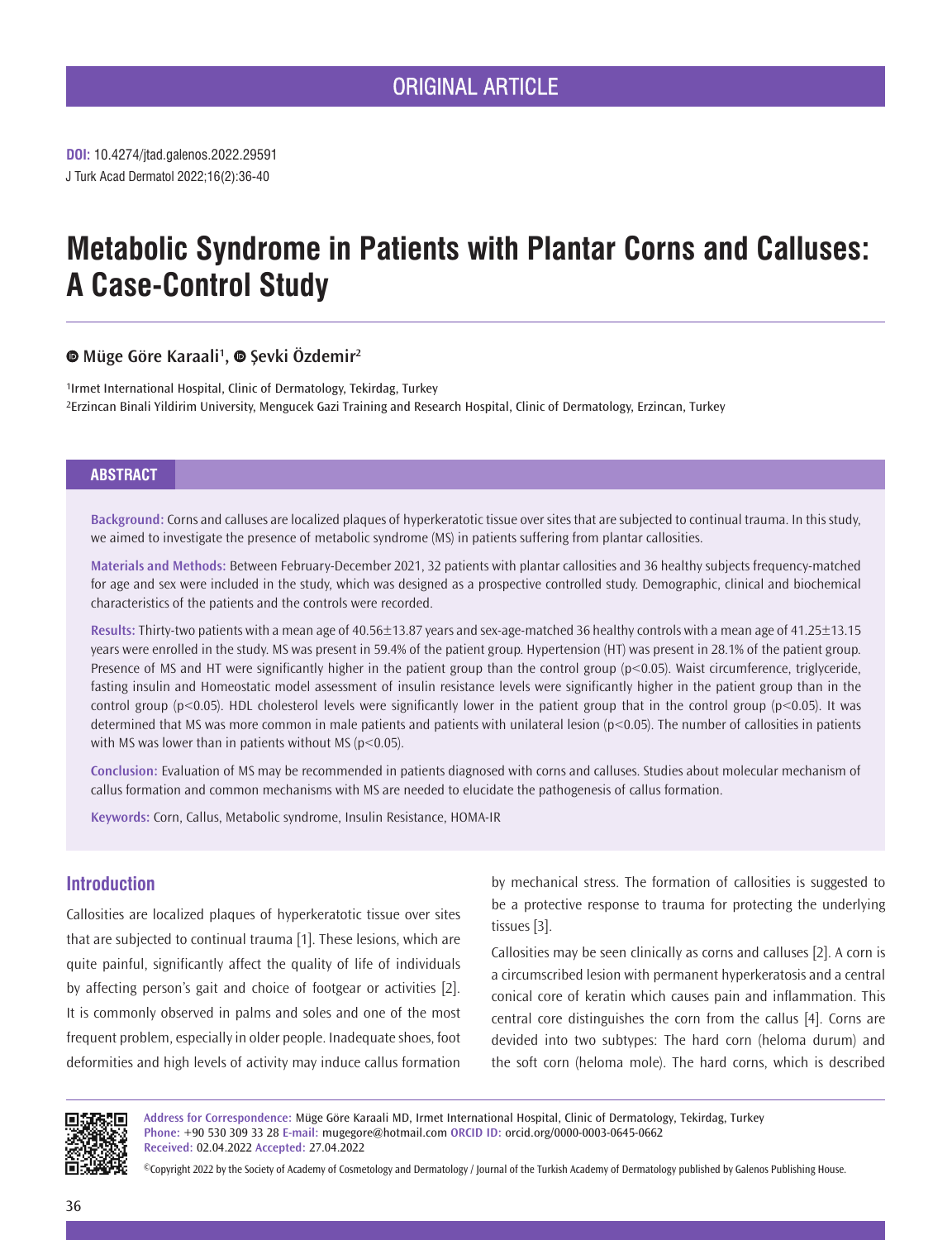as dry corns, are frequently localized on the dorsolateral aspect of the fingers. The soft corns are frequently localized interdigitally, especially in the fourth interdigital space of the foots and characterized with macerated plaques. However a callus is a broad based, diffuse hyperkeratotic plaque frequently located on the plantar surface of metatarsophalangeal joints [2].

Histopathologically, the increase in keratinization and lower rate of desquamation have been shown to cause to the thickness of stratum corneum [3]. The thickness of stratum corneum and stratum granulosum, a decrease in keratinocyte density, abnormal rete ridge patterns are the most prevalent histopathological changes in calluses [3,5].

The exact cause of callus formation in the molecular aspect has not been proven. Kim et al. [6] reported that hyperproliferation and incomplete cornification and differentiation of keratinocytes, and increased expression of adhesion molecules may be the reason of callus formation.

We observe in dermatology outpatient clinics, that patients with callus are more overweight than other patients. Various growth factors and inflammatory mediators are suggested to be stimulated in tissues exposed to mechanic stress, and it may induce callus formation [1]. Weight actually increases the pressure on the feet and may promote callus formation. We also know that inflammation is higher in overweight and especially in patients with metabolic syndrome (MS).

We aimed to investigate MS in patients suffering from plantar callosities. To the best of our knowledge, there is no study in the literature evaluating this relationship.

### **Materials and Methods**

The study was approved by Erzincan Binali Yildirim University Scientific Research and Publication Ethics Board (decision number: 02/08, date: 26.01.2021). A prospective controlled study was carried out between February-December 2021. Patients over 18 years diagnosed with plantar callosities in dermatology outpatient clinic; and age- and sex-matched healthy people as controls were included in the study. Written informed consent was obtained from all the patients and the controls.

Patients <18 years and patients with other chronic and/or any systemic inflammatory diseases were excluded for patient and control groups.

The age, sex, habits of smoking, the duration of the disease, lesion localization, number of lesions, type of callosities (corn/callus), body mass index (BMI kg/m<sup>2</sup>), waist circumference in cm were recorded. Blood pressure was measured manually in both arms after 10 minutes of rest. Fasting blood glucose (FBG), triglycerides (TG), total

cholesterol, low-density lipoproteins (LDL-cholesterol), high-density lipoproteins (HDL-cholesterol), fasting insulin were measured after 12-hours fasting.

The diagnosis of MS was evaluated according to the criterien established by Society of Endocrinology and Metabolism of Turkey, NCEP ATP III and World Health Organization [7,8,9].

#### **Statistical Analysis**

The Statistical Package for Social Sciences 22.0 was used for statistical analysis. Ratios of categorical variables between patient and control groups were tested by chi-square test. The distribution of variables was evaluated by the Kolmogorov-Smirnov test. For normally distributed data, t-test was used for independent groups and Mann-Whitney U was used for data not normally distributed. A p value of <0.05 was considered statistically significant.

## **Results**

Thirty-two patients [female ( $n=23$ ), male ( $n=9$ )] with a mean age of 40.56±13.87 years and sex-age-matched 36 healthy controls [female  $(n=27)$ , male  $(n=9)$ ] with a mean age of 41.25 $\pm$ 13.15 years were included in the study. Of the patient 59.4% (n=19) had callus, 9.4%  $(n=3)$  isolated corn, 31.2%  $(n=10)$  mixed type callosities. Callosities were located on unilateral foot in 59.4% (n=19), on bilateral foots in 40.6% (n=13) of the patients. MS was present in 59.4% of the patient group. Hypertension (HT) was present in 28.1% of the patient group. Presence of MS and HT were significantly higher in the patient group than the control group ( $p$ <0.05). Smoking was statistically significantly higher in the patient group compared with the control group (p<0.05). The demographic and clinical properties of patients were shown in Table 1.

When metabolic control variables were compared between the patient and the control group, waist circumference, triglyceride, fasting insulin and homeostatic model assessment of insulin resistance (HOMA-IR) levels were significantly higher in the patient group than in the control group (p<0.05). HDL cholesterol levels were significantly lower in the patient group that in the control group (p<0.05). There was no significant difference regarding BMI, LDL cholesterol, FBG between the patient and control group. MS parameters of the patients and controls were shown in Table 2.

The relationship between demographic and clinical characteristics of the patients and the presence of MS in the patient group were evaluated and shown in Table 3. It was determined that MS was more common in male patients and patients with unilateral lesion (p<0.05). The number of callosities in patients with MS was lower than in patients without MS ( $p$ <0.05). There was no significant difference between the presence of MS and habit of smoking, age, and the lesion type  $(p>0.05)$ .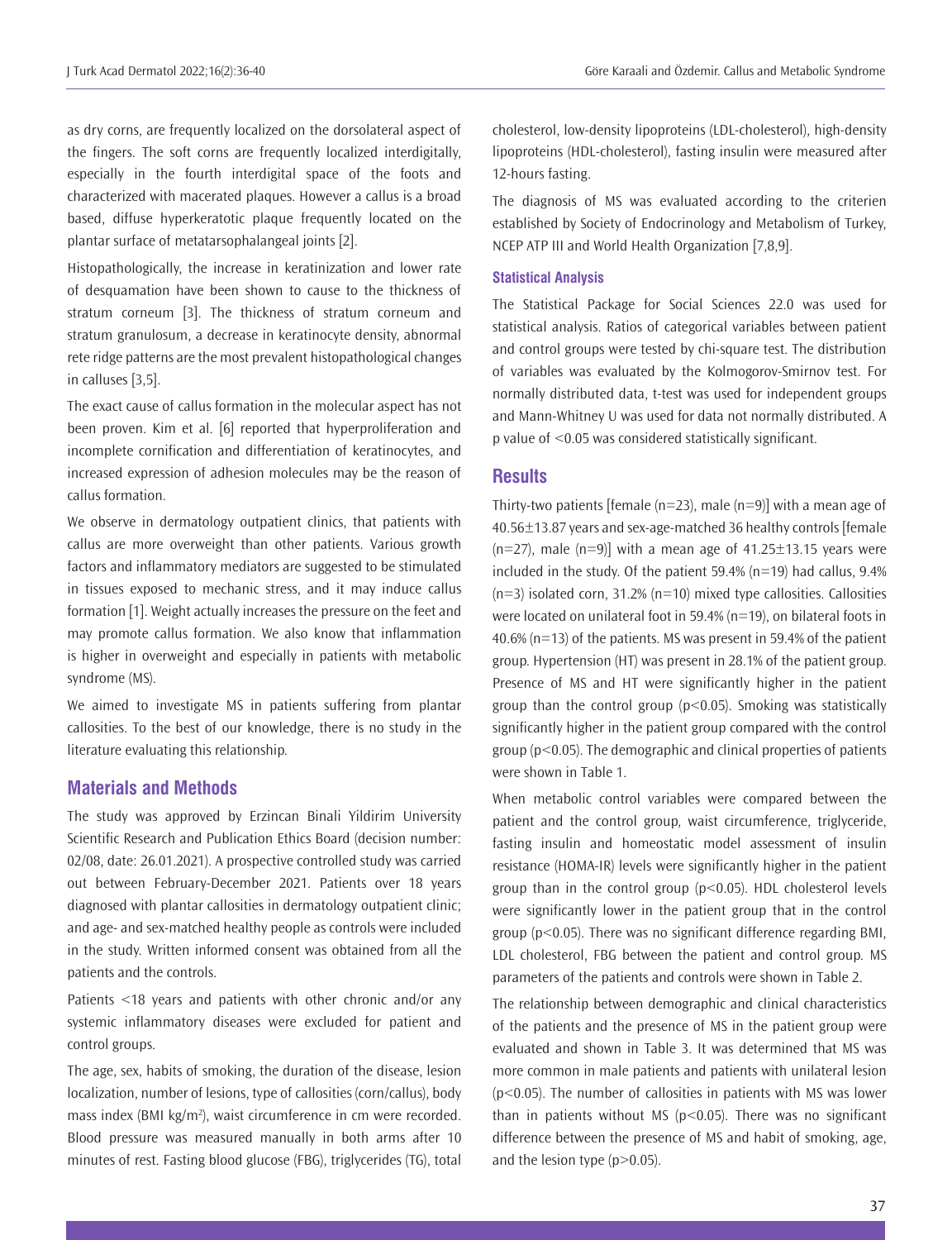| Table 1. Descriptive and disease-related characteristics of the patients and controls |                            |               |                     |               |                          |               |                |  |
|---------------------------------------------------------------------------------------|----------------------------|---------------|---------------------|---------------|--------------------------|---------------|----------------|--|
|                                                                                       | <b>Patient</b><br>$(n=32)$ |               | Control<br>$(n=36)$ |               | <b>Total</b><br>$(n=68)$ |               |                |  |
|                                                                                       | $\mathsf{n}$               | $\frac{0}{0}$ | n                   | $\frac{0}{0}$ | $\mathsf{n}$             | $\frac{0}{0}$ | $x^2/p$        |  |
|                                                                                       | Mean $\pm$ SD              |               | Mean $\pm$ SD       |               | Mean $\pm$ SD            |               | t/p            |  |
| Age (year)                                                                            | 40.56±13.87                |               | 41.25±13.15         |               | 40.92±13.40              |               | $-0.210/0.835$ |  |
| Sex                                                                                   |                            |               |                     |               |                          |               |                |  |
| Female                                                                                | 23                         | 71.9          | 27                  | 75.0          | 50                       | 73.5          | 0.085/0.771    |  |
| Male                                                                                  | 9                          | 28.1          | $\overline{9}$      | 25.0          | 18                       | 26.5          |                |  |
| Duration of the disease (year)                                                        | 31.16±36.19                |               |                     |               |                          |               |                |  |
| <b>Type of lesion</b>                                                                 |                            |               |                     |               |                          |               |                |  |
| Callus                                                                                | 19                         | 59.4          |                     |               |                          |               |                |  |
| Corn                                                                                  | 3                          | 9.4           |                     |               |                          |               |                |  |
| Mix type                                                                              | 10                         | 31.2          |                     |               |                          |               |                |  |
| <b>Number of lesions</b>                                                              | $2.19 \pm 1.53$            |               |                     |               |                          |               |                |  |
| <b>Lesion localization</b>                                                            |                            |               |                     |               |                          |               |                |  |
| Unilateral                                                                            | 19                         | 59.4          |                     |               |                          |               |                |  |
| Bilateral                                                                             | 13                         | 40.6          |                     |               |                          |               |                |  |
| Smoking                                                                               |                            |               |                     |               |                          |               |                |  |
| Present                                                                               | 11                         | 34.4          | $\overline{4}$      | 11.1          | 15                       | 22.1          | 5.333/0.021*   |  |
| Absent                                                                                | 21                         | 65.6          | 32                  | 88.9          | 53                       | 77.9          |                |  |
| Hypertension                                                                          |                            |               |                     |               |                          |               |                |  |
| Present                                                                               | 9                          | 28.1          | $\overline{2}$      | 5.6           | 11                       | 16.2          | $6.364/0.012*$ |  |
| Absent                                                                                | 23                         | 71.9          | 34                  | 94.4          | 57                       | 83.8          |                |  |
| Metabolic syndrome                                                                    |                            |               |                     |               |                          |               |                |  |
| Present                                                                               | 19                         | 59.4          | $\, 8$              | 22.2          | 27                       | 39.7          | $9.768/0.002*$ |  |
| Absent                                                                                | 13                         | 40.6          | 28                  | 77.8          | 41                       | 60.3          |                |  |
| $*$ p<0.05, $x^2$ : Chi-square test, t: T-test, SD: Standard deviation                |                            |               |                     |               |                          |               |                |  |

| Table 2. Comparison of metabolic control variables of the patient and the control group                                                               |                      |                        |                             |  |  |  |  |
|-------------------------------------------------------------------------------------------------------------------------------------------------------|----------------------|------------------------|-----------------------------|--|--|--|--|
|                                                                                                                                                       | Patient group (n=32) | Control group $(n=36)$ |                             |  |  |  |  |
|                                                                                                                                                       | Mean $\pm$ SD        | Mean $\pm$ SD          |                             |  |  |  |  |
| Body mass index (kg/m <sup>2</sup> )                                                                                                                  | $28.54 \pm 5.15$     | $27.08 + 4.79$         | $t = 1.207$<br>$p=0.232$    |  |  |  |  |
| Waist circumference (cm)                                                                                                                              | 90.65±13.75          | $80.69 \pm 10.03$      | $z = -3.179$<br>$p=0.001*$  |  |  |  |  |
| Triglycerides (mg/dL)                                                                                                                                 | 154.00 ± 63.04       | $123.50 + 73.06$       | $z = -2.458$<br>$p=0.014*$  |  |  |  |  |
| Low-density lipoproteins (mg/dL)                                                                                                                      | 125.03±31.96         | 115.50±36.67           | $z = -1.555$<br>$p=0.120$   |  |  |  |  |
| High-density lipoproteins (mg/dL)                                                                                                                     | $45.34 + 9.82$       | $52.61 \pm 10.80$      | $t = -2.889$<br>$p=0.005^*$ |  |  |  |  |
| Fasting blood glucose (mg/dL)                                                                                                                         | $104.71 \pm 29.66$   | $98.27 + 26.94$        | $z = -1.469$<br>$p=0.142$   |  |  |  |  |
| Insulin $(IU/mL)$                                                                                                                                     | 17.01±11.52          | 13.04±18.74            | $z = -2.838$<br>$p=0.005^*$ |  |  |  |  |
| HOMA-IR                                                                                                                                               | $4.58 \pm 3.60$      | $4.18 \pm 10.09$       | $z = -3.023$<br>$p=0.003*$  |  |  |  |  |
| *p<0.05, t: T-test in independent groups, z: Mann-Whitney U test, SD: Standard deviation, HOMA-IR: Homeostatic model assessment of insulin resistance |                      |                        |                             |  |  |  |  |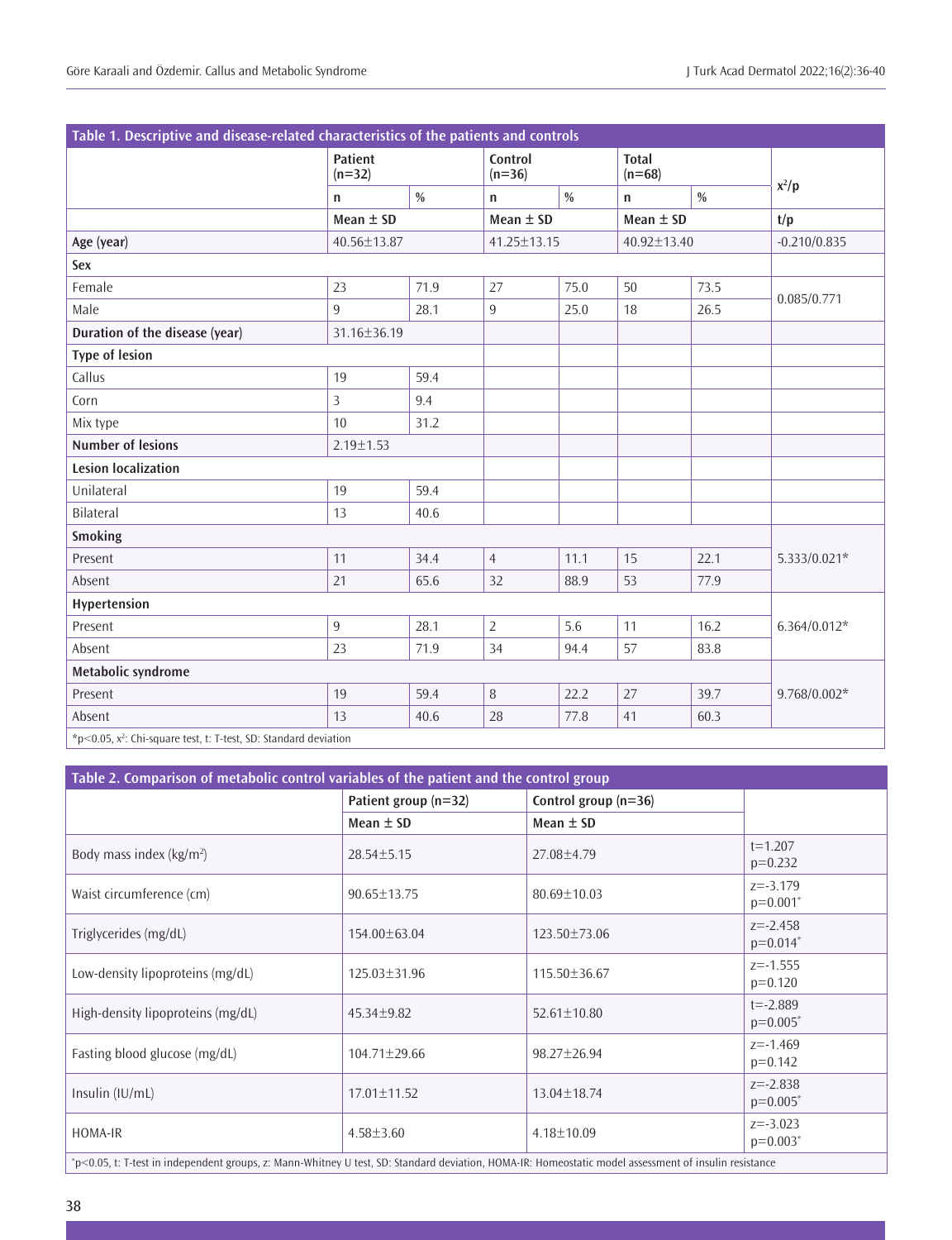| $(n=32)$                                                                             |                                        |                                       |                                       |  |  |
|--------------------------------------------------------------------------------------|----------------------------------------|---------------------------------------|---------------------------------------|--|--|
|                                                                                      | Metabolic syndrome<br>Present $(n=19)$ | Metabolic syndrome<br>Absent $(n=13)$ |                                       |  |  |
|                                                                                      | $n$ (%)                                | n(%)                                  |                                       |  |  |
| Sex                                                                                  |                                        |                                       |                                       |  |  |
| Female                                                                               | 10(43.5)                               | $x^2 = 8.658$<br>$p=0.004**$          |                                       |  |  |
| Male                                                                                 | 9(100)                                 | 0(0)                                  |                                       |  |  |
| Smoking                                                                              |                                        |                                       |                                       |  |  |
| Present                                                                              | 4(36.4)                                | 7(63.6)                               | $x^2 = 3.680$<br>$p: 0.072^{\dagger}$ |  |  |
| Absent                                                                               | 15(71.4)                               | 6(28.6)                               |                                       |  |  |
| <b>Lesion localization</b>                                                           |                                        |                                       |                                       |  |  |
| Unilateral                                                                           | 15(78.9)                               | 4(21.1)                               | $x^2 = 7.428$<br>$p=0.006*$           |  |  |
| Bilateral                                                                            | 4(30.8)                                | 9(69.2)                               |                                       |  |  |
| <b>Type of lesion</b>                                                                |                                        |                                       |                                       |  |  |
| Callus                                                                               | 10(52.6)                               | 9(47.4)                               | $x^2 = 2.412$                         |  |  |
| Corn                                                                                 | 3(100)                                 | 0(0)                                  | $p=0.299$                             |  |  |
| Mix type                                                                             | 6(60.0)                                | 4(40.0)                               |                                       |  |  |
|                                                                                      | Mean $\pm$ SD                          | Mean $\pm$ SD                         |                                       |  |  |
| Age (year)                                                                           | 43.94±14.19                            | 35.61±12.26                           | $z = -1.576$<br>$p=0.115$             |  |  |
| Duration of disease (year)                                                           | $2.29 \pm 3.09$                        | $3.04 \pm 2.95$                       | $z = -1.200$<br>$p=0.230$             |  |  |
| <b>Number of lesions</b><br>$1.42 \pm 0.60$                                          |                                        | 3.30±1.79                             | $z = -3.908$<br>$p=0.000*$            |  |  |
| التناول والمستحدث والمتحدث والمتحدث والمستحدث والمتحدث والمتحدث والمتحاولة والمستحدث |                                        |                                       |                                       |  |  |

**Table 3. Comparison of disease-related characteristics of individuals in the patient group with the presence of metabolic syndrome** 

\*p<0.05, x²: Chi-square test, †Fisher Exact test, z: Mann-Whitney U test

## **Discussion**

MS is characterized with abdominal obesity, high levels of TG and FBG, low levels of HDL-cholesterol and presence of HT [10]. MS, which is stated to be seen with equal frequency in men and women, affects 30-40% of all people, the prevalence of MS is increasing especially because of sedentary lifestyle [11]. Cardiovascular diseases are the most common cause of death all over the world, and one of the most important causes of cardiovascular diseases is the presence of MS. Therefore, early diagnosis and prevention of MS are important.

Psoriasis vulgaris, hidradenitis suppurativa, acne vulgaris, acanthosis nigricans, androgenetic alopecia, atopic dermatitis, and rosacea are the disorders which are showed to be associated with MS in dermatology [12,13,14,15]. Although the exact cause of association between MS and cutaneous disorders is unknown, burden of inflammation is suggested to be the common mechanism of MS and dermatological diseases.

Callosity is a very frequent disease in dermatology practice, and we observe in dermatology outpatient clinics, that patients with callosities are more overweight than other patients. To the best of our knowledge, there have been no study in the literature examining the relationship between MS and callus formation. Repetitive trauma is the main reason for callus formation and weight may increase the pressure on the feet and may promote callus formation. We know that inflammation is higher in overweight and especially in patients with MS. The molecular mechanisms of callosities should be clarified, but inflammation may be an effective factor in callus formation.

In our study, the presence of MS in the patients with callosities was statistically significantly higher compared to the control group. Waist circumference, triglyceride, fasting insulin and HOMA-IR levels were significantly higher, however HDL cholesterol levels were significantly lower in the patient group than in the control group. Booth and Mclnnes [1] mentioned that mechanic stress in tissues stimulate various growth factors and cytokines, and it promotes callus formation. In patients with MS systemic inflammation is triggered especially by adipokines, and various growth factors are also promoted in insulin resistance, which is an important component of MS. The association of callus formation with MS can be explained by induced inflammation. However, Kim et al. [6] reported that hyperproliferation and incomplete cornification and differentiation